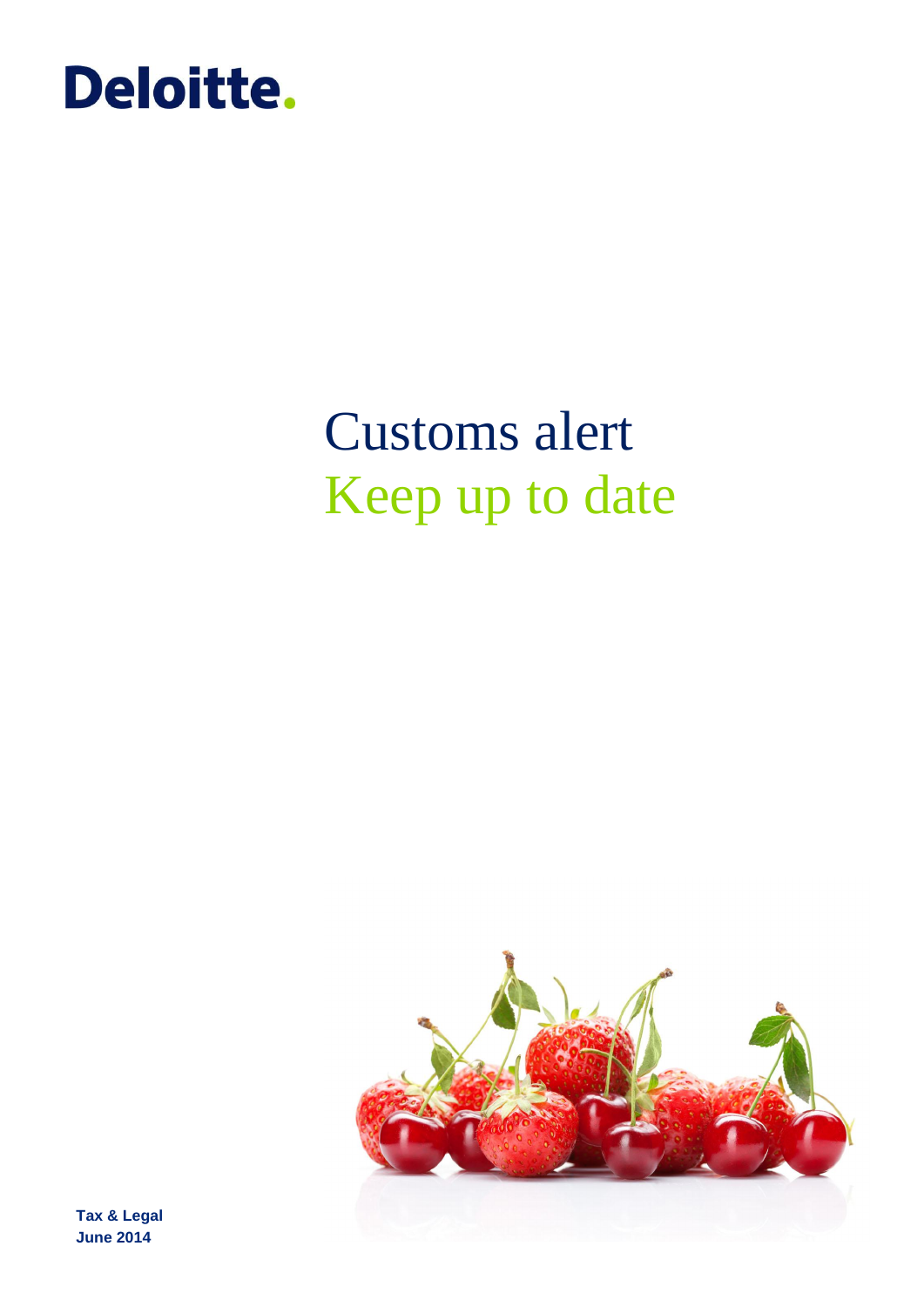### 1. General

In this Customs Alert, we provide a brief summary of new documents adopted during sessions of the Board and Council of the Eurasian Economic Commission (the "EEC") within the framework of the Customs Union ("CU") between Belarus, Kazakhstan and Russia, and published on the official EEC website [www.eurasiancommission.org.](http://www.eurasiancommission.org/) Also, we offer you a summary of new Kazakhstan regulatory legal acts dealing with international trade.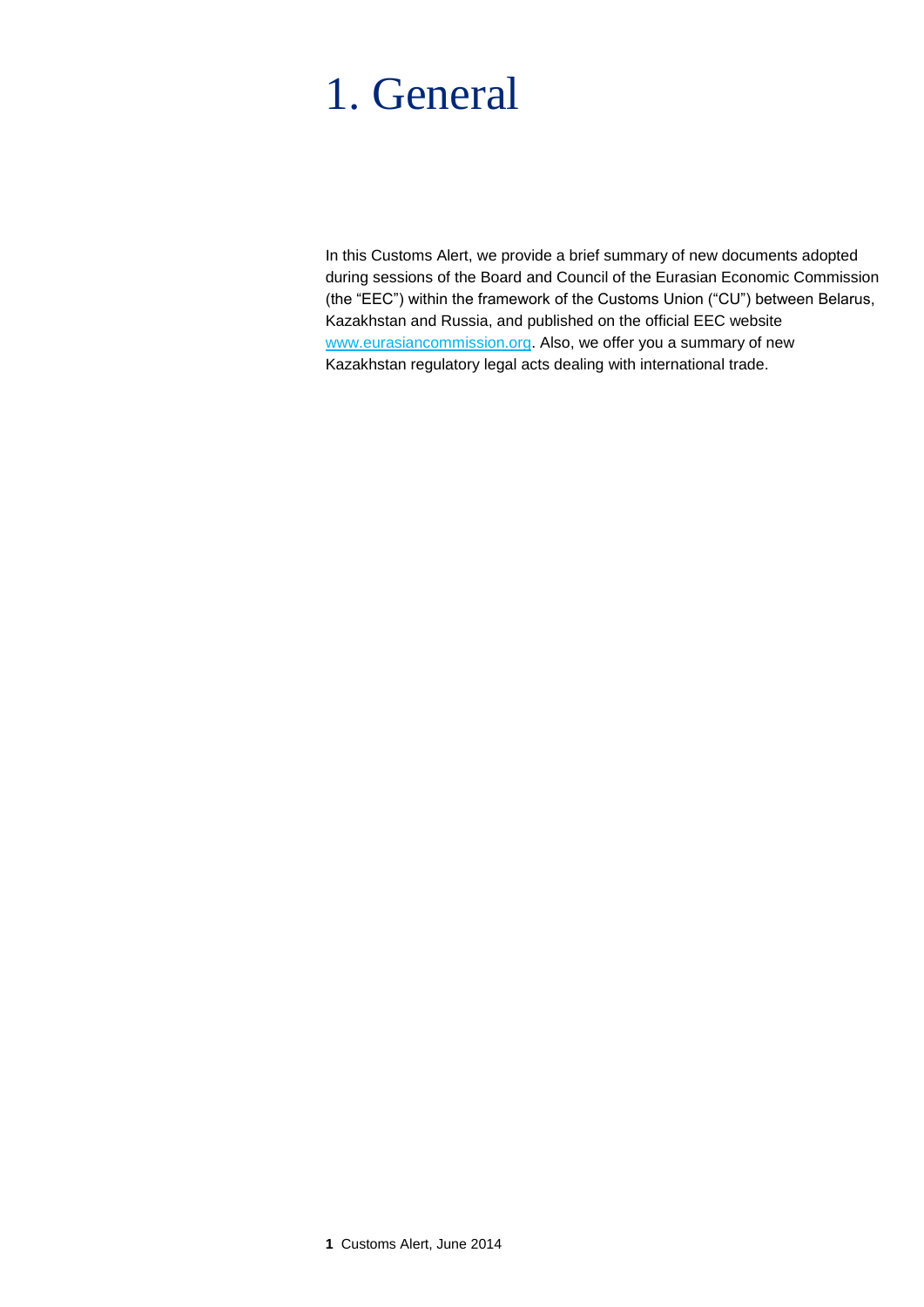# 2. Customs Union

#### **Changes to the common foreign economic activity commodity nomenclature**

EEC Council Resolution № 94 dated 25 June 2014 has amended certain Customs Union Commission ("CUC") and EEC resolutions due to changes to the Customs Union foreign economic activity commodity nomenclature related to certain types of goods in accordance with Russian WTO commitments:

- CUC Resolution № 815 dated 18 October 2011;
- EEC Board Resolution № 54 dated 16 July 2012;
- EEC Council Resolution № 134 dated 16 August 2012;
- EEC Council Resolution № 92 dated 24 April 2013.

The full document can be found on the official EEC website.

**The Resolution enters into force on 1 September 2014.**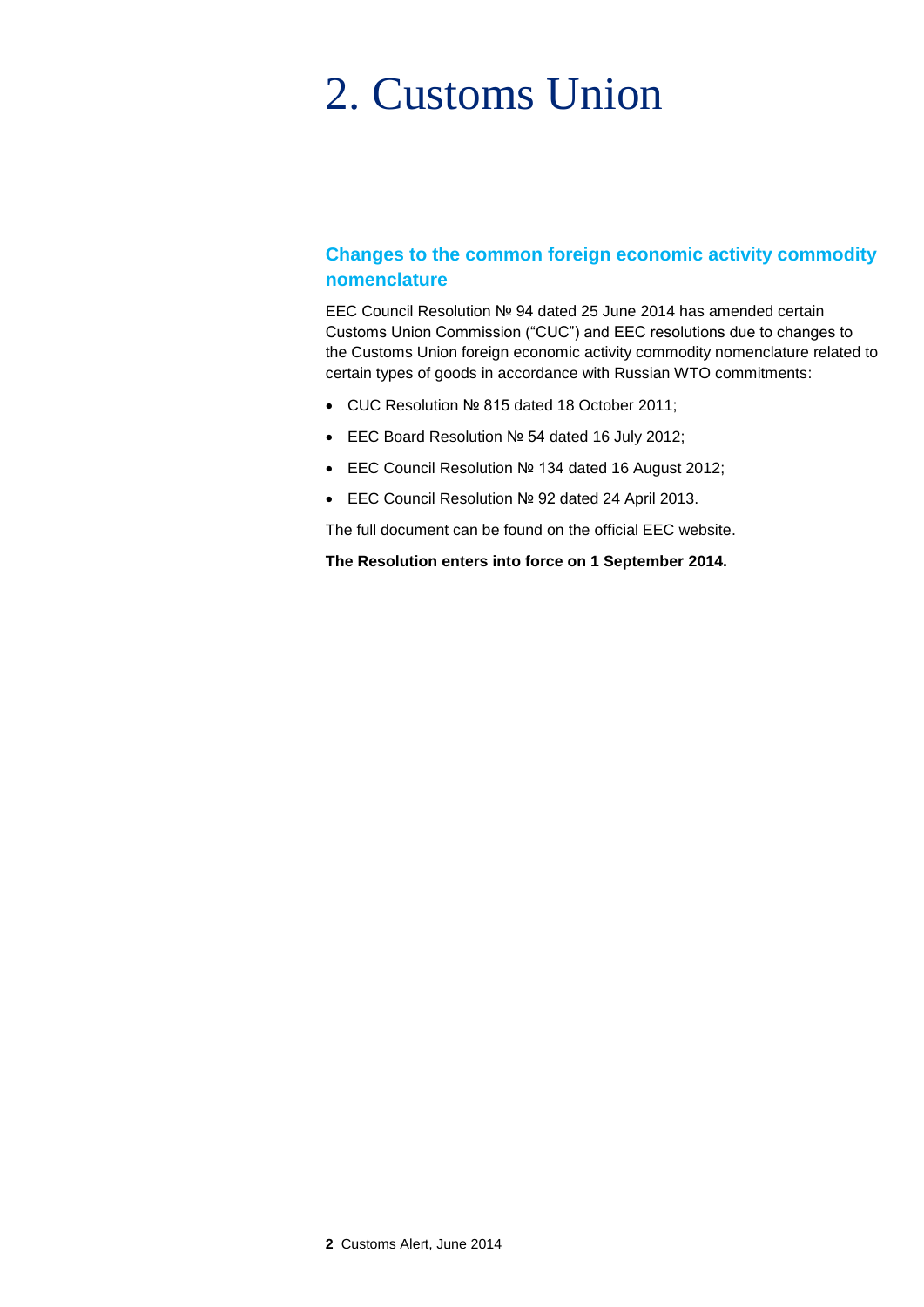#### **Classification of goods according to the common foreign economic activity commodity nomenclature**

For your information, we are will publish resolution adopted to classify goods according to the Customs Union foreign economic activity commodity nomenclature.

| <b>EEC Council Resolution Nº,</b><br>publication date | <b>CU FEA CN Code</b> | <b>Brief overview of goods</b>                               | Date of entry into force |  |
|-------------------------------------------------------|-----------------------|--------------------------------------------------------------|--------------------------|--|
| 83<br>3 June 2014                                     | 8302 30 000           | Motor vehicle front seat carriage<br>bindings                | 3 July 2014              |  |
| 84<br>3 June 2014                                     | 8430 69 000 8         | <b>Hydraulic hammer</b>                                      | 3 July 2014              |  |
| 85                                                    | 8702 10               | Compression ignition internal<br>combustion engine van       |                          |  |
| 3 June 2014                                           | 8702 90               | Spark plug ignition internal<br>combustion engine van        | 3 July 2014              |  |
| 86<br>5 June 2014                                     | 2710                  | Pentane-hexoic hydrocarbon fraction<br>and petroleum benzene | 5 July 2014              |  |
|                                                       | 2710                  | Petroleum solvent                                            |                          |  |

The full text of the documents can be found on the EEC website.

#### **Changes to the common Customs Union Common Customs Tariff**

The table below shows EEC Resolutions covering the amendments made to the common Customs Union common customs tariff:

| EEC Council Resolution No.<br><b>publication date</b> | <b>CU FEA CN</b><br>Code | <b>Brief overview of goods</b>                 | Import customs duty<br>rate <sup>'</sup> |
|-------------------------------------------------------|--------------------------|------------------------------------------------|------------------------------------------|
|                                                       | 8421 29 000 3            | Separators used to treat petroleum<br>products | 0%                                       |
| 87 <sup>2</sup>                                       | 8421 29 000 7            |                                                | 0%                                       |
| 5 June 2014                                           | 8421 39 800 2            |                                                | 0%                                       |
|                                                       | 8421 39 800 8            |                                                | 0%                                       |

The full text of the documents can be found on the EEC website.

l

 $1$  Import customs duty (% of the customs value or in Euros or in US\$)

 $^2$  Resolution excludes items 8421 29 000 8 and 8421 39 800 9 and entered into force 5 July 2014

**<sup>3</sup>** Customs Alert, June 2014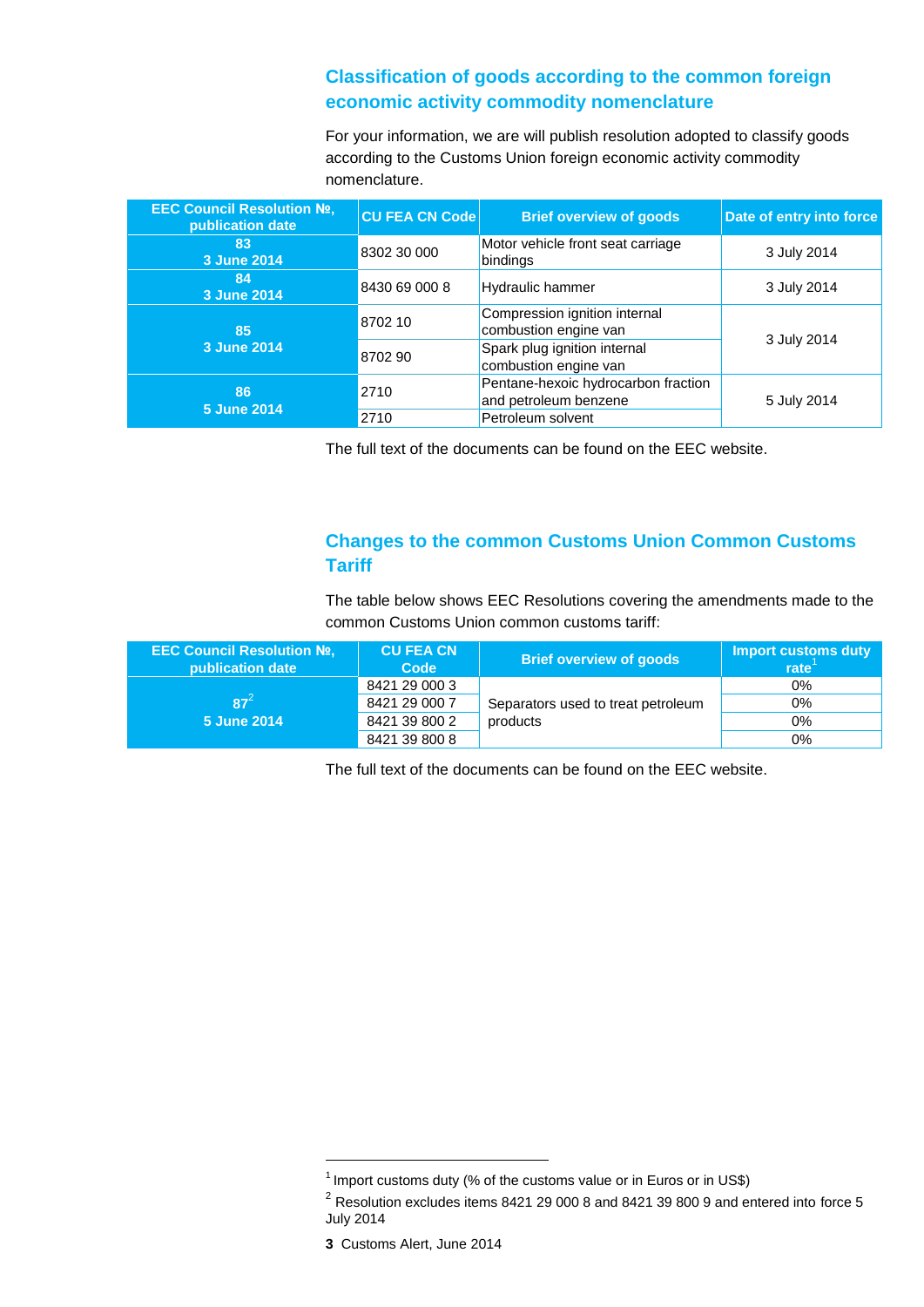# 3. Republic of Kazakhstan

#### **Excisable goods according to country of origin**

Government Resolution № 507 dated 19 May 2014 has approved rules for determining an additional list of imported goods subject to excise duties according to country of origin.

The Rules were drafted in accordance with article 279 of the Tax Code of the Republic of Kazakhstan.

The additional list of imported goods subject to excise duties according to country of origin was drafted by the authorised body for the regulation of trade with together with the interested state authorities of the RoK.

**The Resolution entered into force on 18 June 2014.**

#### **Import of combine harvesters and combine harvester modules into Kazakhstan**

Rules to allocate quotas on the import of combine harvesters and combine harvester modules classified as 8433 51 000 1, 8433 51 000 9 and 8433 90 000 0 have been drafted to implement EEC Council Resolution № 143 dated 25 June 2013 and Government Resolution № 616 dated 5 June 2014.

Among others, the Rules have set quotas for the year in question as follows:

- 30% participants of foreign activities<sup>3</sup>;
- 70% historical customers<sup>4</sup>.

The table below gives information on Kazakhstan quotas while the special protective measures are valid until 21 August 2016, inclusive<sup>5</sup>.

| <b>State – Customs Union and</b>   | Import quota (pieces) |      |      |
|------------------------------------|-----------------------|------|------|
| <b>Common Economic Area member</b> | 2014                  | 2015 | 2016 |
| $\blacksquare$ Kazakhstan          | 300                   | 309  | 204  |

**The Resolution entered into force on 5 June 2014.**

l

 $^3$  Legal entity or individual in accordance with Kazakhstan law

 $4$  Entity importing goods in accordance with Kazakhstan law over the accounting period for domestic consumption or processing for domestic consumption

<sup>&</sup>lt;sup>5</sup> Approved by EEC Council Resolution Nº 143 dated 25 June 2013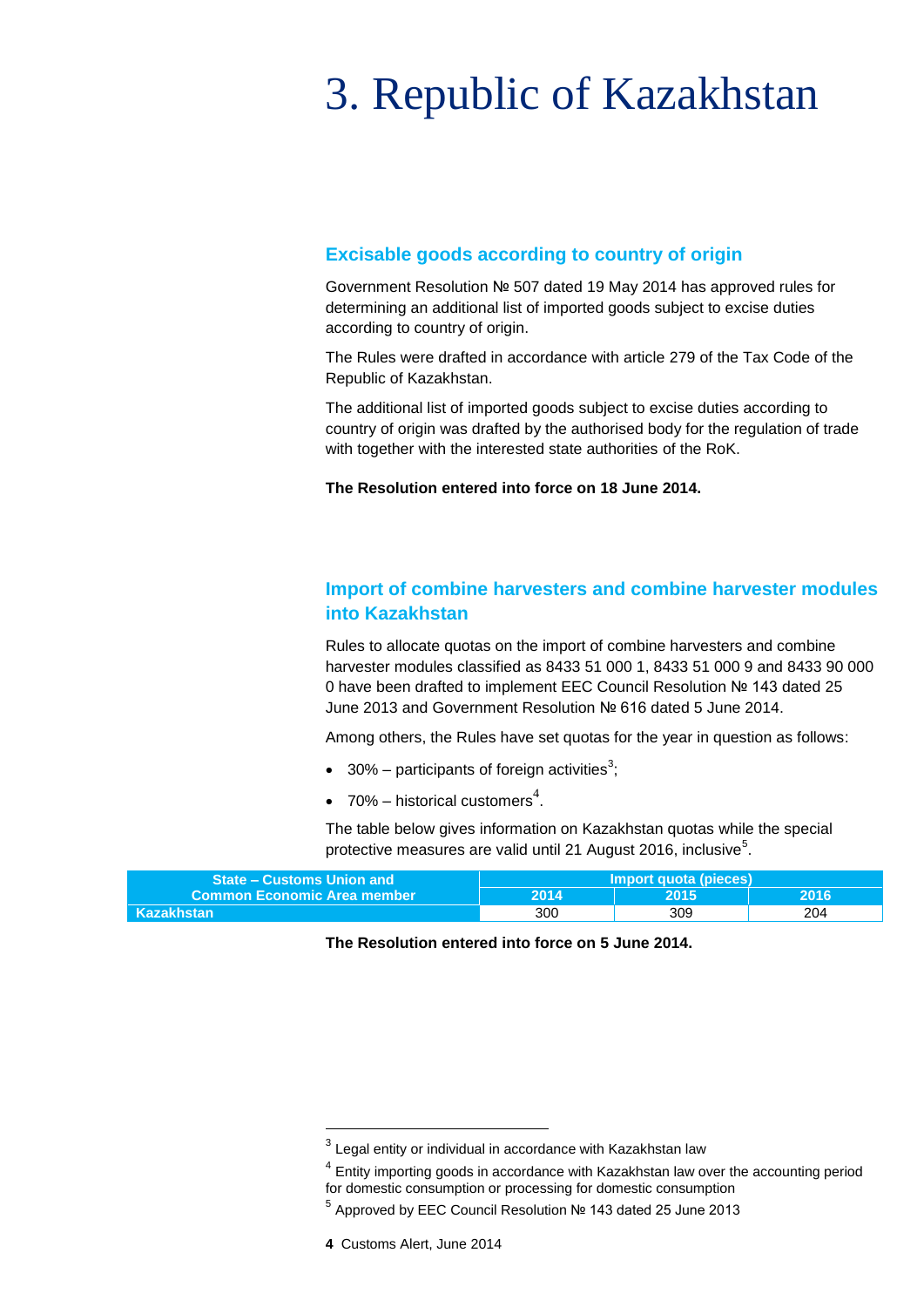#### **Export of timber from Kazakhstan**

Government Resolution № 578 dated 29 May 2014 has restricted timber exports to 2,360 m3 (CU FEA CN Code 4407 10) to Afghanistan, for 6 months.

**The Resolution entered into force on 18 June 2014.**

| Government Resolution № and<br>date | <b>CU FEA CN</b><br>Code                                                                                         | <b>Brief overview of goods</b>                                                                                                                                                                              | <b>Ban period</b>             |  |
|-------------------------------------|------------------------------------------------------------------------------------------------------------------|-------------------------------------------------------------------------------------------------------------------------------------------------------------------------------------------------------------|-------------------------------|--|
| 606,<br>3 June 2014 $^6$            | 7108 11 000 0<br>7108 12 000 9<br>7112 91000 0                                                                   | Untreated precious metals, scrap and<br>precious metal and raw material waste<br>containing precious metals                                                                                                 | 6 months from<br>22 June 2014 |  |
| 711,<br>27 June $2014^7$            | from 7204                                                                                                        | Ferrous metal waste and scrap, except<br>for steel alloy waste and scrap,<br>including stainless steel (CU FEA CN<br>Codes 7204 21 100 0 and 7204 21 900<br>0) and others (CU FEA CN Code 7204<br>29 000 0) | 6 months from<br>1 July 2014  |  |
| 713,<br>27 June 2014 <sup>8</sup>   | 2710 12<br>2710 19 110 0-<br>2710 19 480 0,<br>2710 20 110 0-<br>2710 20 190 0<br>2710 19 820 0<br>2710 19 840 0 | Light distillates and products<br>Medium distillates, kerosene, gas oil<br>and diesel<br>Motor oil<br>Fluid for hydraulic purposes                                                                          | 6 months from<br>1 July 2014  |  |
|                                     | 2710 19 860 0<br>2710 19 880 0<br>2710 19 940 0<br>2710 20 900 0                                                 | Light oil<br>Gear box oil<br>Electric insulation oil<br>Other petroleum products, apart from<br>domestic fuel                                                                                               |                               |  |

#### **Ban on the export of certain goods**

The full text of the documents can be found in official Kazakhstan sources.

l

 $^6$  The Resolution published on 11 June 2014

 $7$  The Resolution published on 28 June 2014

 $^8$  The Resolution published on 28 June 2014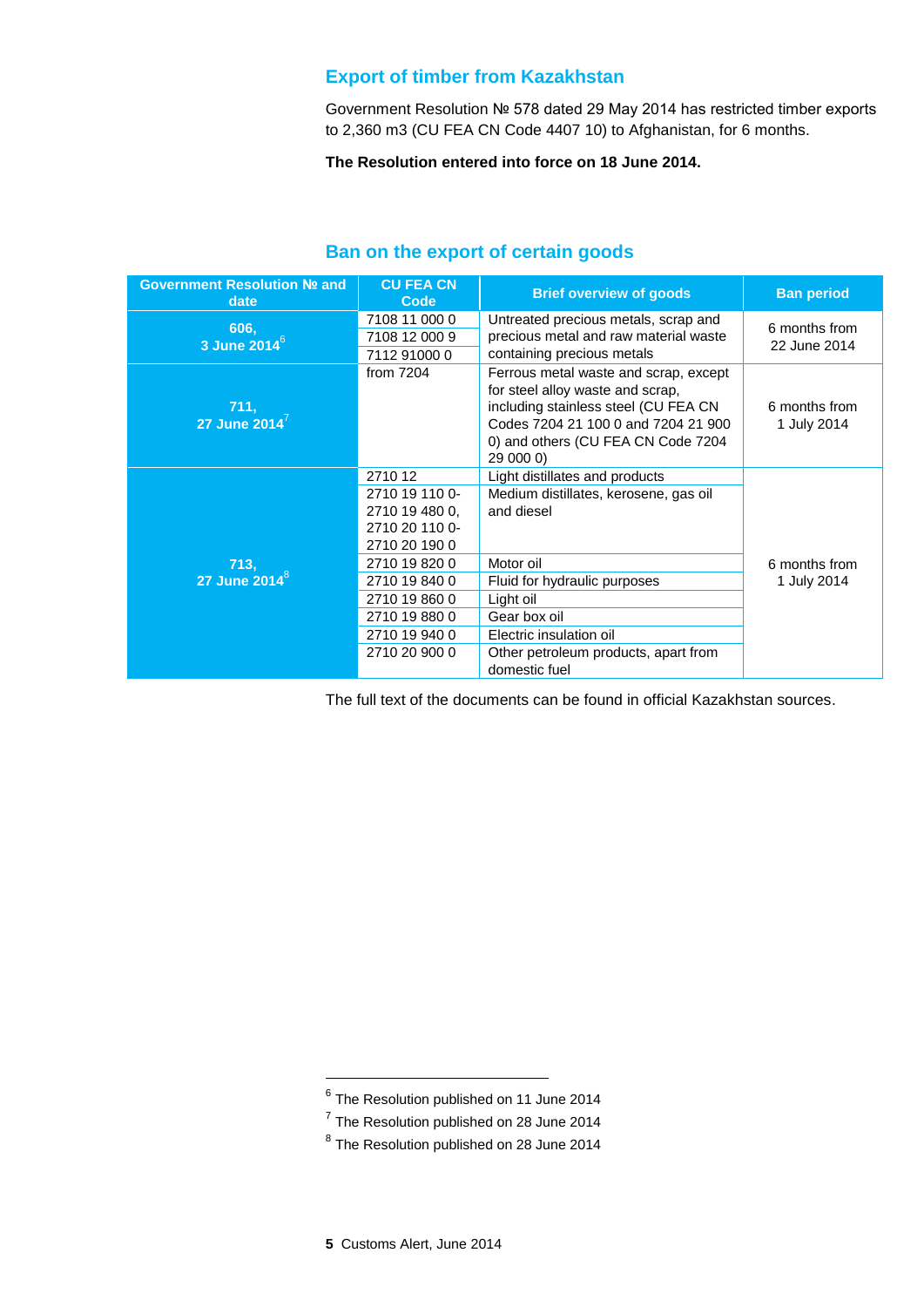### 4. Dear Clients,

Please contact us should you have any questions regarding the application of Customs Union or Kazakhstan customs law.

The Deloitte customs group provides services specifically designed to assist those performing foreign economic activities understand and apply statutory rules and regulations concerning the import and export of goods. We have a team of experts to work on our engagements who have both theoretical and practical customs knowledge, which, in our opinion, is the key to a quality and professional job.

# We are always glad to be of assistance!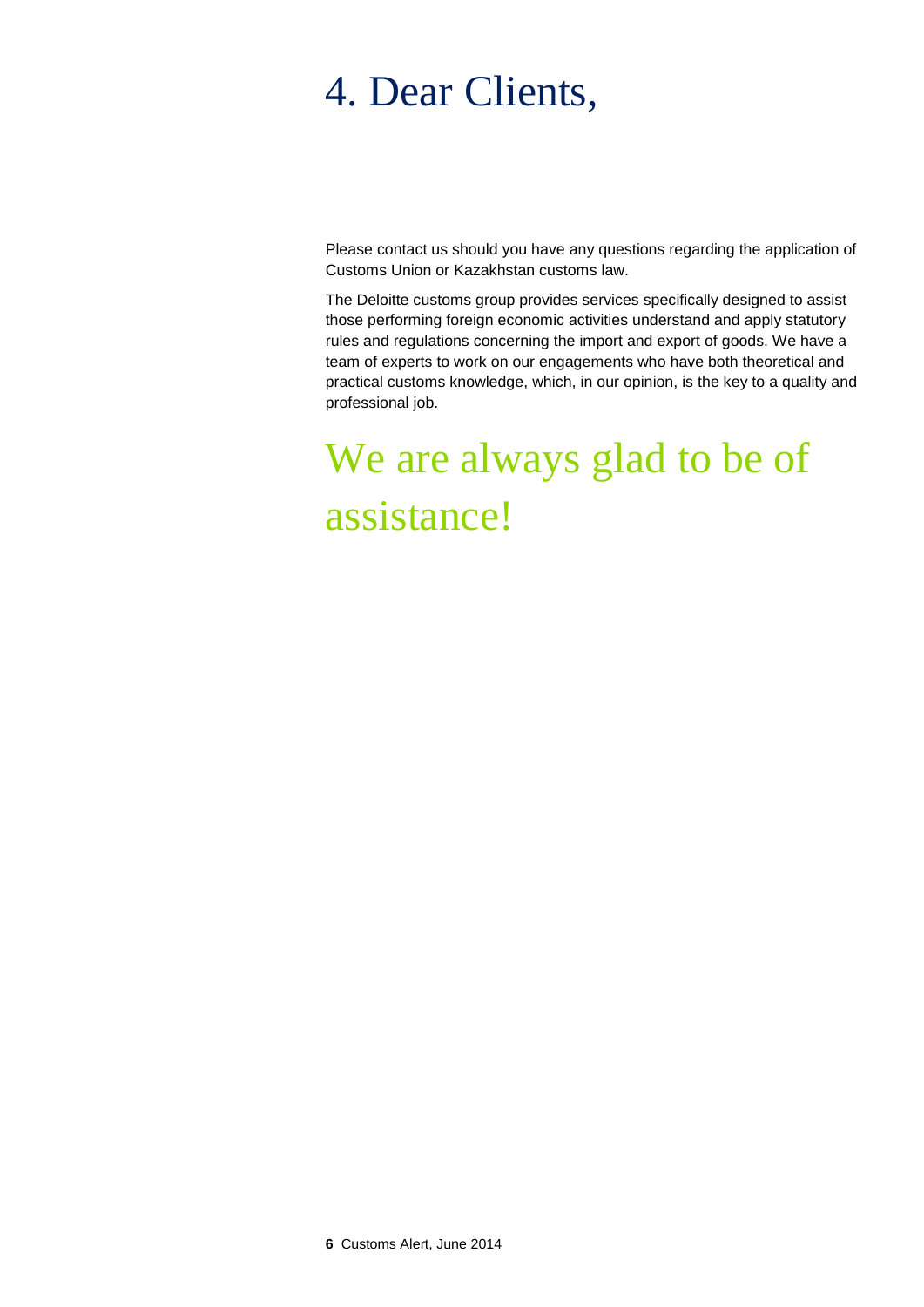### 5. Contacts

#### **Almaty**

#### **Vladimir Kononenko**

Tel.:+7 (727) 258 13 40 Fax: +7(727) 258 13 41 Email: [vkononenko@deloitte.kz](mailto:vkononenko@deloitte.kz)

#### **Atyrau / Aktau:**

**Anthony Mahon** Tel.: +7 (727) 258 13 40 Fax: +7(727) 258 13 41 Email: anmahon@deloitte.kz

#### **Astana**

**Sholpan Dossymkhanova** Tel.:+7 (717) 258 04 80 Fax: +7(717) 258 03 90 Email: sdossymkhanova@deloitte.kz